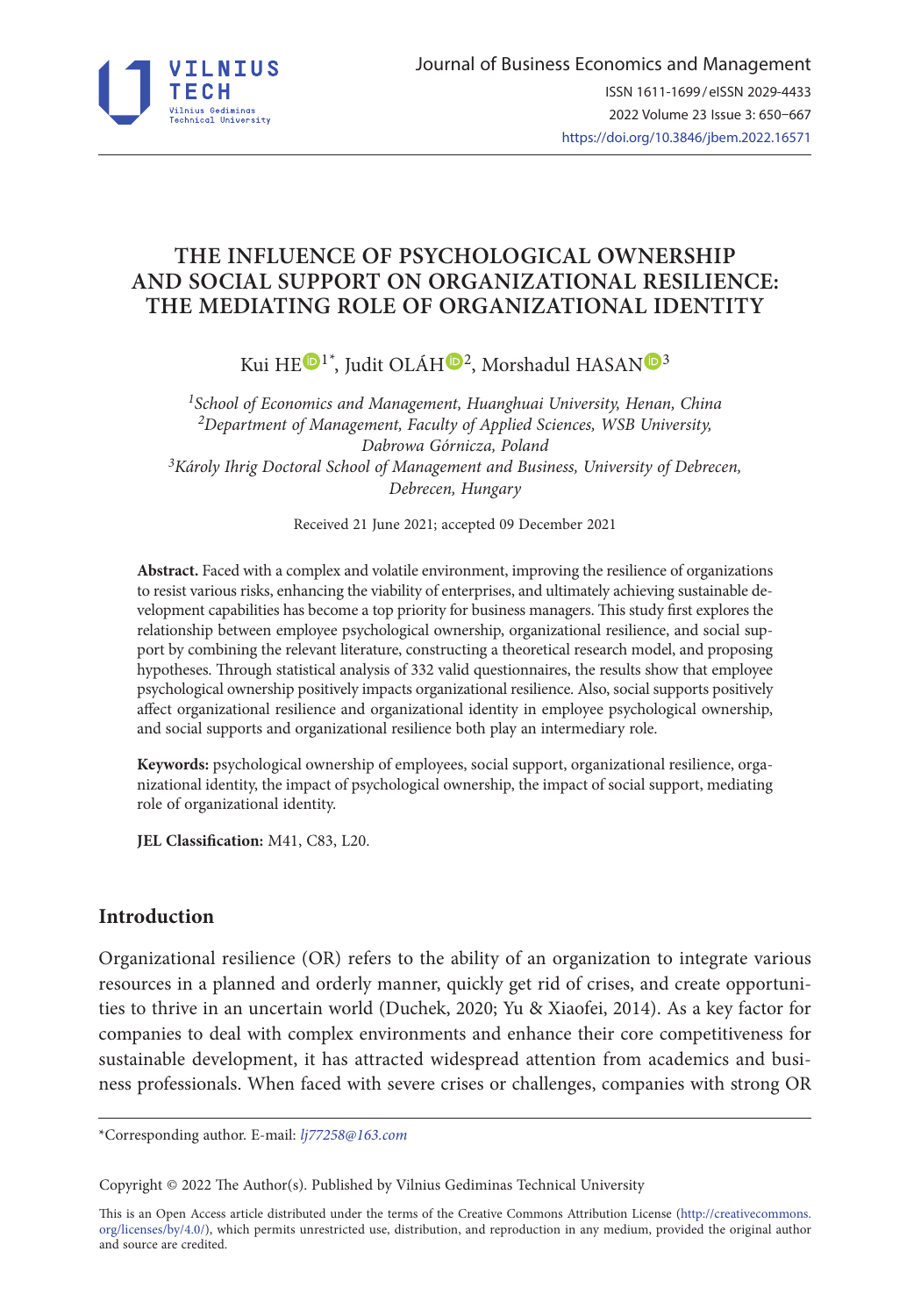capabilities can reorganize resources and reconstruct their competitive advantages, thereby gaining new vitality and opportunities for development (Ouedraogo & Boyer, 2012). In addition, in fierce competition, companies with strong OR can surpass their competitors and thrive (Agha et al., 2012). With the rapid changes in the economic environment, competition among enterprises has become increasingly fierce. At the same time, enterprises may face various challenges and crises at any time. In this turbulent environment, some companies are stuck in a state of stagnation, struggling to survive until they disappear, while other companies can overcome difficulties to survive and rejuvenate; in this process, the strength of OR has played a key role here. At present, research on OR has yielded fruitful outcomes from studies on organizational structures, management processes methods, and strategic human resource management. However, OR reflects the comprehensive strength of a company. Improving OR is a high degree of recognition of the company's employees' psychological and behavioral aspects, involving psychology, sociology, and behavior.

Given the importance of OR to the company, in this study, we developed and validated a theoretical model for strengthening OR based on employee psychological ownership (EPO) and the social supports (SS) theory. The key issues of improving OR are investigated, which provides a reference for future academic research on OR. Investigating the impact of employee psychological factors on OR has great practical significance. The opportunities and restrictions of psychological factors may affect employees' willingness to conduct behaviors beneficial to the organization (Bailing et al., 2018). In addition, these behaviors are promoted by employees' psychological gains on organizational commitment and other support opportunities.

On the contrary, employees' reluctance to conduct these behaviors is due to psychological gains that limit organizational commitment and other support opportunities. Therefore, OR must take employees' psychology and behavior as the main body to exert its real power. OR can be improved and enhanced only with the psychological recognition of employees.

How do EPO and SS affect OR? What is the psychological mechanism between them? To the best of our knowledge, previous studies have not given any clear explanations of these questions. Besides exploring direct relationships between the variables, the mediation effect is also revealed here. These two main questions are considered here as the research question and the gap of this research. This study employs organizational identity (OI) to evaluate the influence path between EPO, SS, and OR from emotional cognition. OI reflects the emotional connection between employees and the organization (Hengbo et al., 2019). EPO and organizational support can promote employee OI (Hasan et al., 2019; Nekmahmud & Fekete-Farkas, 2020; Yi & Hui, 2016; Yumin & Guangping, 2016), which is an essential emotional mechanism that affects employees' performance and behavior (Klein et al., 2012). Therefore, different employee psychological ownership and SS levels will affect employees' OI and induce other behaviors, ultimately affecting OR. Based on these concepts, this study clarified the objective of this research to investigate the real influence of employees' psychological ownership and SS on OR. Here, the most notable is that the impact of OI is investigated as a mediating role. In some cases, the relationship between employee's psychological ownership and actual business SS to OR matter is why this study also specifies the reason for exploring the impact from an in-depth perspective.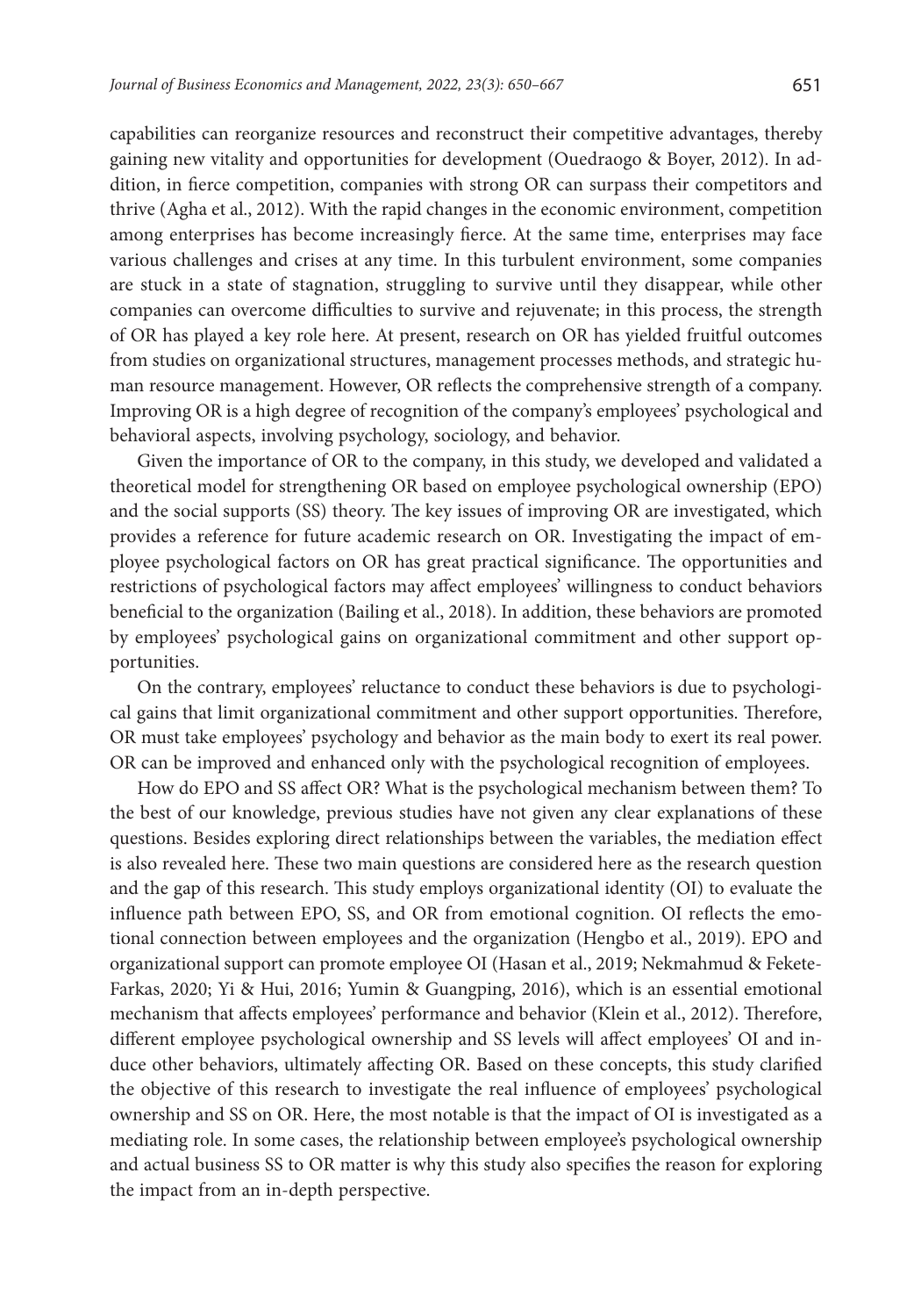The structure of this study is as follows: introduction, theories and hypothesis development, methods, and discussion sections. The drawbacks and the future directions are also presented at the end of the study.

#### **1. Literature review and hypotheses development**

#### **1.1. Employee psychological ownership and organizational resilience**

Pierce et al. (2001) first introduced psychological ownership to study the relationship between the employee stock ownership plans and employee work attitudes and behaviors. It is defined as a state of mind where the individual feels that s/he has (or partially owns) a target. The outcome is achieved by controlling targets to satisfy one's belonging needs (occupying space), self-efficacy (seeking efficacy), and self-identification. When the individual feels that s/he has a certain sense of ownership of a target, s/he will have a close bond with the target and generate positive evaluations. In an organization, employees meet their needs through communication and give back to the organization through a sense of ownership and responsibility (Al-Abbadi, 2018). When employees have the psychological rights of the organization, they will treat the organization as their home and treat themselves as the owner. They have the responsibility and obligation to invest more resources into the development of the organization. In addition, it can also strengthen employees' sense of work identity and organizational dependence, promote employees' innovative behaviors, and increase their performance. At the same time, it can also strengthen employees' sense of security during advocacy behaviors, prompting them to propose ideas for the organization's growth. In addition, compared with in-role behavior, psychological ownership has a greater impact on employee behavior, while psychological ownership has a more substantial influence on extra-role behavior. Psychological ownership significantly impacts overall and sublevels of organizational citizenship behavior. Although few literatures are focusing on the relationship between EPO and OR, it can be confirmed that employees' extra-role behavior, voice behavior, innovative behavior, improved work performance, and organizational citizenship behavior induced by EPO all contribute to the improvement of OR. In this regard, the following assumption is proposed:

*H1: EPO has a positive impact on OR.*

#### **1.2. Social support and organizational resilience**

Social support is a concept that first appeared in community psychology (Kaur, 2014; Taylor, 2011). It is a series of valuable information from other individuals, such as care, support, and respect. From the social exchange theory perspective, human behavior is related to activities that can benefit or reward (Emerson, 1976). When employees obtain SS from different aspects of the organization, in exchange, they will return it by conducting some behaviors; for example, the implementation of organizational citizenship behavior is one of the positive feedback. When the organization recognizes employees' work performance, they will be rewarded and promoted. This reward will significantly enhance employees' sense of cor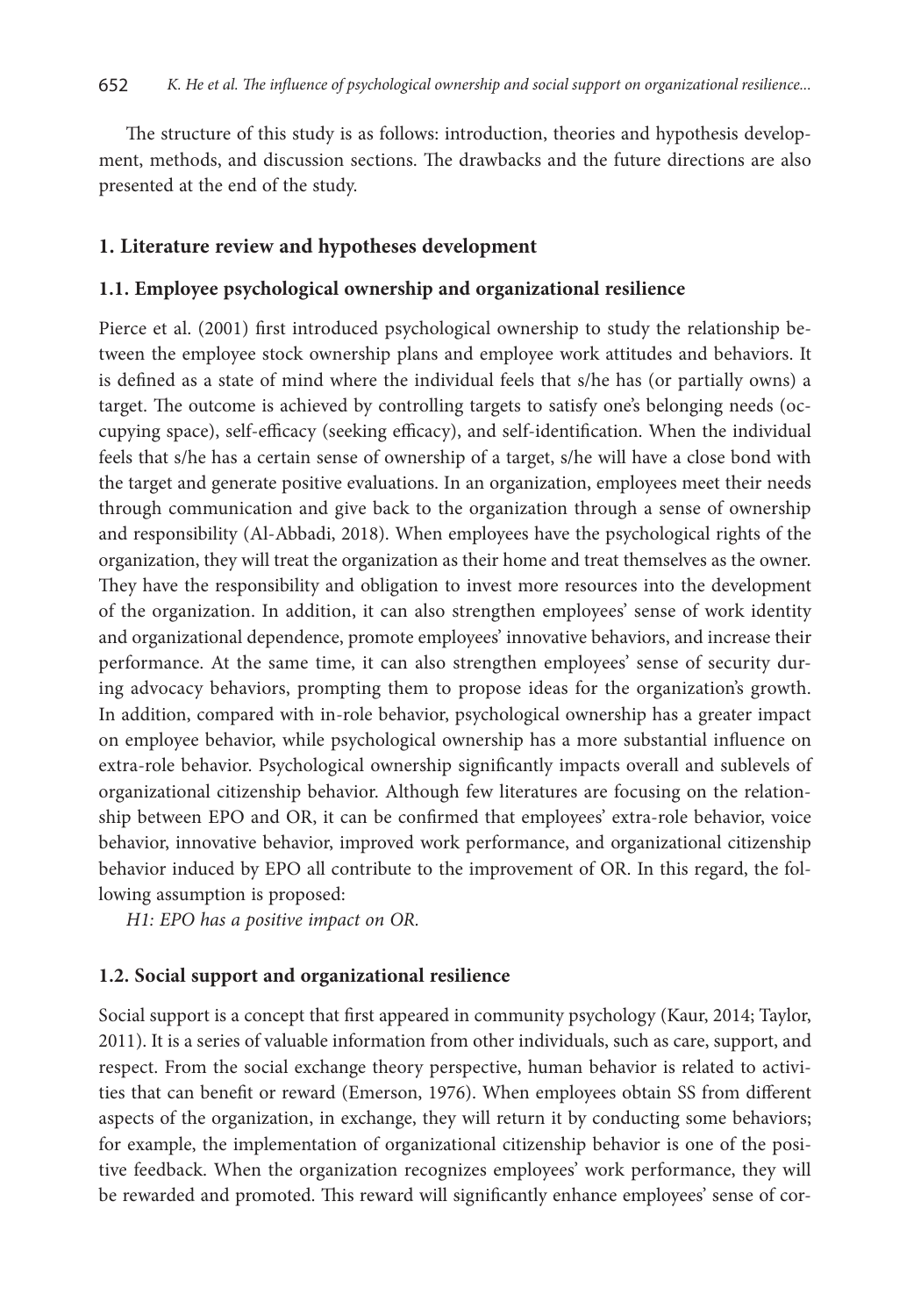porate responsibility and organizational identity. This improved organization identification will further encourage more effort and energy for the development of the organization. This promotes a sense of responsibility for work and demonstrates that attitudes to the organization are beneficial to the company (Kurtessis et al., 2017; Nekmahmud et al., 2020; Rhoades & Eisenberger, 2002). SS helps employees implement positive citizenship behaviors, such as donating, helping others, and oral communication (Zhu et al., 2016).

A higher SS also helps improve employees' work performance. In addition, organizational support can prompt employees to adopt positive work behaviors and improve innovation performance (Ling & Zhihua, 2017). When employees obtain support and recognition from organizations, leaders, and colleagues, they often become more innovative in their work, and their innovation behavior will also improve innovation performance (Guiqing et al., 2018). Besides, SS can reduce the pressure on employees and decrease the turnover rate (Bagger & Li, 2014). Additionally, the positive relationship between SS and physiological resilience has also been studied; however, few studies on SS and OR have been done. Therefore, SS can promote organizational citizenship behavior, improve work performance, implement innovative behaviors, reduce personnel turnover and improve OR. Hence, this study proposes the following hypothesis:

*H2: SS has a positive impact on OR.*

#### **1.3. Mediation effect of organizational identification**

Organizational identity refers to an individual's tendency to belong to an organization based on specific emotions and be recognized as a member of that organization. It enables individuals' behavior and psychology to be consistent with the organization (Zhengtang et al., 2018). Since individual OI brings tremendous power to the organization, the organization can coordinate an individual behavior to ensure the organization's goals (Zongbo & Hong, 2015). As an antecedent variable of affective commitment (Xueling et al., 2018), EPO can maximize employees' sense of belonging to the organization, create a home feel for employees, and promote employees to conduct behaviors that benefit the organization (Yi & Hui, 2016). When employees feel that the organization belongs to them, they identify themselves as part of the organization. Thereby, they appear to be consistent with the organization's psychology and behavior. EPO creates the sense of ownership of the organization and strengthens employees' sense of the owner. Then, employees will be willing to disclose their organizational membership, develop a sense of identity, make a high evaluation, and show a positive attitude towards the organization. In addition, employees will invest more resources in the organization to strengthen the emotional bond with the organization and form a community of common destiny. To achieve the common goals, employees will consciously think from the organization's perspective and actively implement beneficial behaviours (Hao, 2012). These can help strengthen OR. Therefore, the following hypothesis is proposed:

*H3: OI plays a mediation effect between EPO and OR.*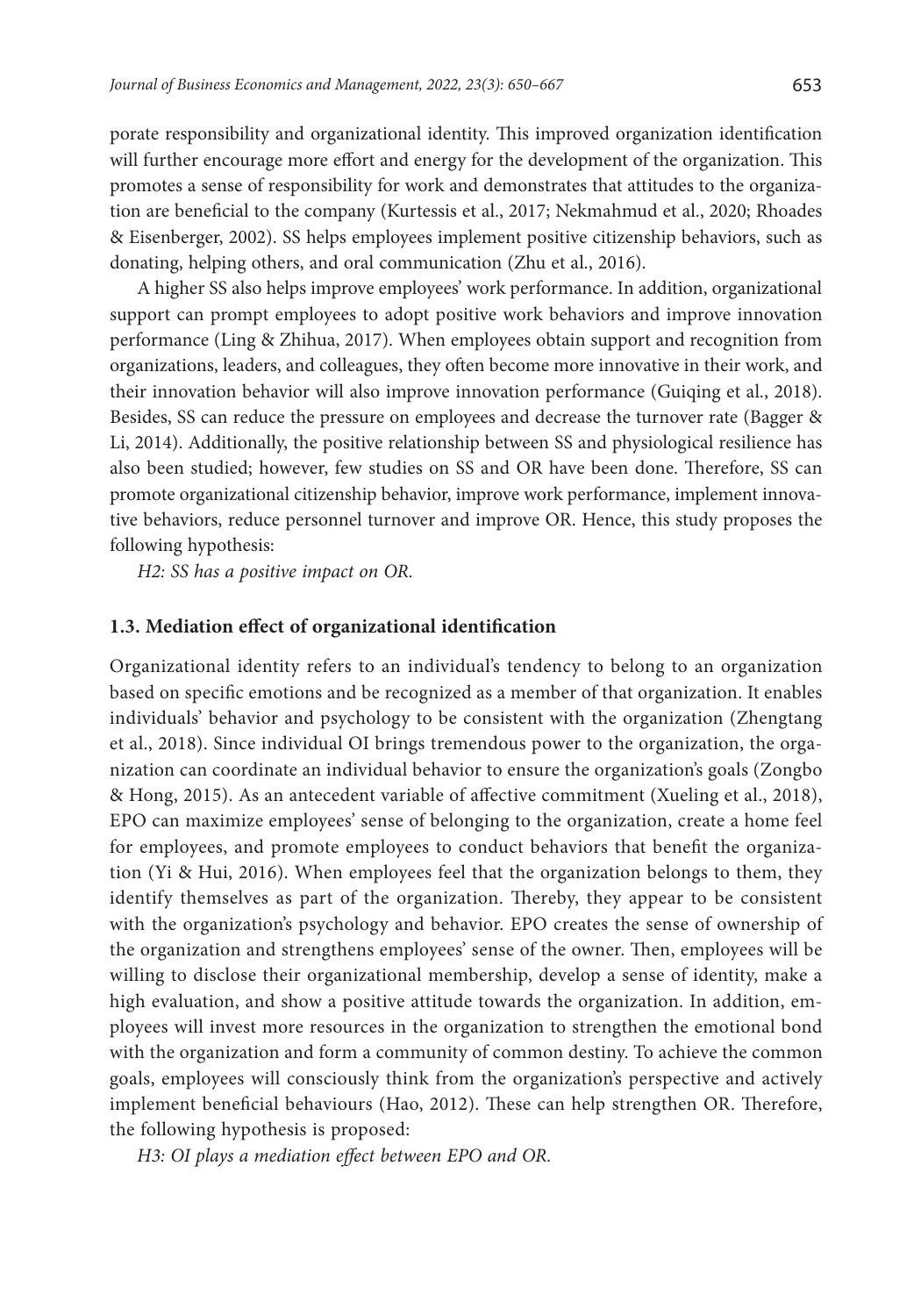When employees receive higher SS, they increase organizational commitment to reduce anti-productive behaviors and reward them by conducting positive behaviors (Yuhe et al., 2014). SS can increase employees' perception of the organization, strengthen their emotional commitment, and promote positive behaviors (Aihui & Yaobin, 2014). Employees' perception of SS depends on how the organization treats them. When employees feel that the organization treats them very well, they increase their emotional commitment. They will use organizational citizenship and efficient work to pay back to the organization and help organizations achieve their goals (Chenhui & Yangyang, 2015). SS also positively influences employees' altruistic behavior. The more employees feel about SS, the more altruistic behaviors are performed (Xinxin et al., 2017). In addition, social support and organizational identity have also been experimented with in other significant literature such as Avanzi et al. (2018), Pepple and Davies (2019), and so others. Hence, this study proposes the following hypothesis H4:

*H4: Organizational identity plays a mediation effect between social support and organizational resilience.*

#### **2. Methods**

#### **2.1. Survey, data procurement, and processing**

As economic entities integrating knowledge and technology, high-tech companies continuously face business challenges, and survival crises brought about by fierce market competition and technological advancements. In this case, there is a high demand for OR. Therefore, this research focused on high-tech companies as research objects. This study randomly selected 20 companies from high-tech parks in Shenyang and Dalian for the survey. The human resource departments of the companies assisted in issuing the questionnaire, and we invited the employees who knew very well the primary operating conditions of the companies to fill out the questionnaire. A total of 400 questionnaires (20 questionnaires for each company) were distributed, and we have collected 374 questionnaires from the respondents. After excluding incomplete responses and invalid questionnaires, the number of valid questionnaires was 332, the effective rate was 88.77%, and the sample size also met the statistical requirements. Another 42 questionnaires were found to be incorrectly answered. In some cases, the respondents answered all the moderate responses without thinking about reality.

#### **2.2. Demographic characteristics**

The demographic characteristics of the respondents are as follows: (1) Gender: male accounted for 31.67%, female accounted for 68.33%; (2) Marital status: married status (53.33%), others accounted for 46.67%; (3) Age: mainly 18 years old – 40 years old, accounting for 89.61%; (4) Education level: bachelor degree or above accounted for 92.86%; (5) Working years: mainly 1 to 10 years, accounting for 60.87%; (6) Positions: grassroots, middle-level, and higher level, accounted for 35.09%, 41%, and 23.90%, respectively. Table 1 presents the details of the demographic variables in the following section.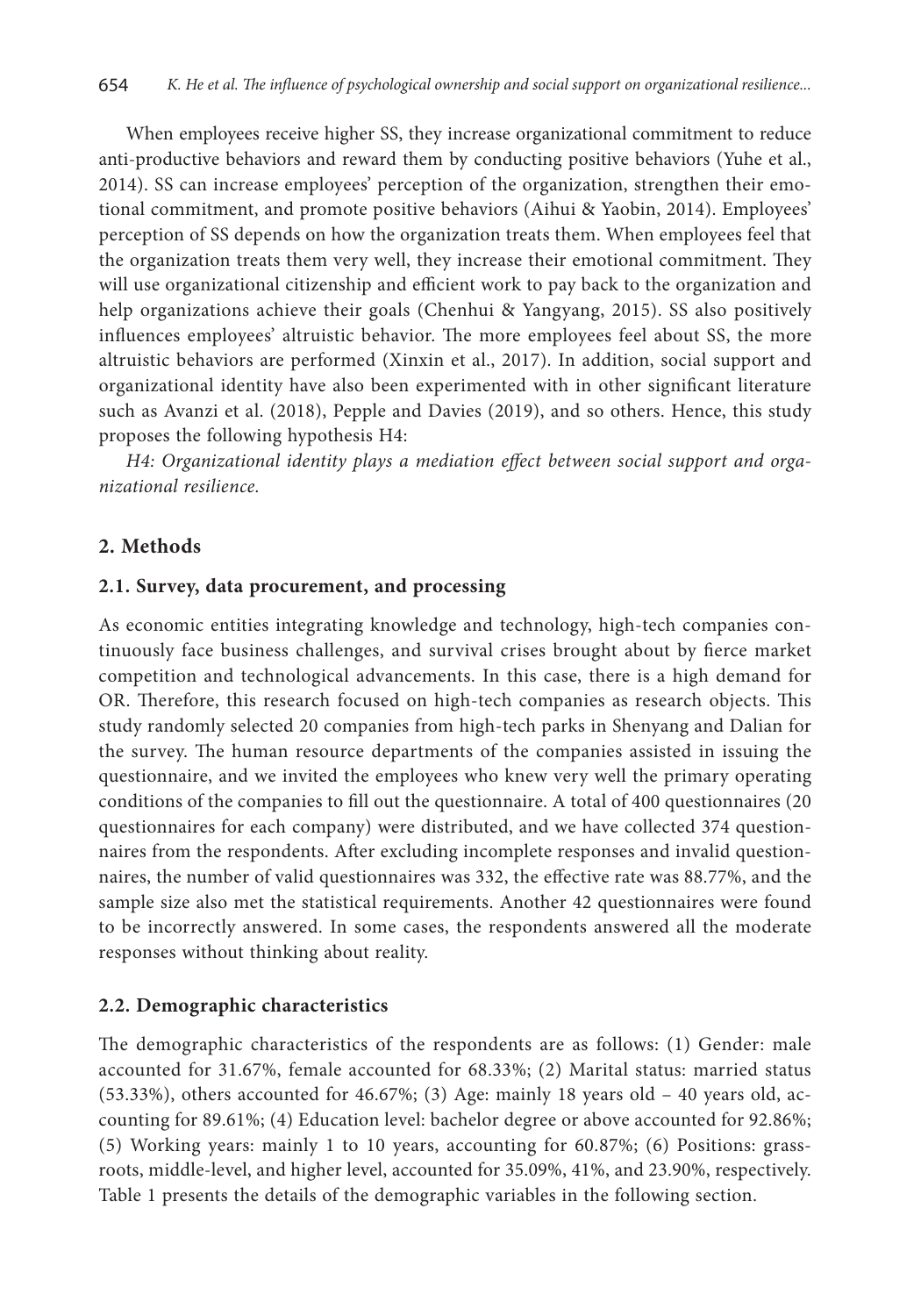| Variables              | Category            | Frequency | $\%$  |
|------------------------|---------------------|-----------|-------|
| Gender                 | Male                | 105       | 31.67 |
|                        | Female              | 227       | 68.33 |
| Marital status         | Married             | 177       | 53.33 |
|                        | Unmarried           | 155       | 46.67 |
|                        | $18-25$ years       | 75        | 22.59 |
|                        | $26 - 35$ years     | 93        | 28.01 |
| Age                    | $36 - 45$ years     | 78        | 23.49 |
|                        | $46 - 55$ years     | 52        | 15.66 |
|                        | 56 years plus       | 34        | 10.24 |
| <b>Education</b> level | Below undergraduate | 23        | 7.14  |
|                        | Undergraduate       | 103       | 31.98 |
|                        | Post-graduate       | 129       | 40.06 |
|                        | Professional degree | 67        | 20.80 |
|                        | Below five years    | 90        | 27.95 |
|                        | 6 to 10 years       | 106       | 32.92 |
| Working Experience     | 11 to 15 years      | 61        | 18.94 |
|                        | 16 to 20 years      | 39        | 12.11 |
|                        | 20 years plus       | 26        | 8.07  |
| Working position       | Grassroots          | 113       | 35.09 |
|                        | Middle level        | 132       | 41    |
|                        | Higher-level        | 77        | 23.90 |

Table 1. Demographic profile of the respondents (source: data collected from the survey)

# **2.3. Measurement scales**

In this study, we used the 5-point Likert scoring method; "1" means "totally disagree", and "5" means "fully agree", and the degree is gradually strengthened. The measurement systems of the structured questionnaire are mentioned in the following concepts.

# **2.3.1. Psychological ownership measurement**

It is commonly acknowledged that psychological ownership has a significant impact on an individual's behavior. In research, psychological ownership has been positively connected to organizational commitment, job satisfaction, and organizational citizenship behaviors (Menard et al., 2018). Psychological ownership can be compared to a sense of possession, which makes people see the goal as an extension of themselves, affecting their motivation and attitudes that ultimately lead to behavior. The concept of psychological ownership is mainly taken from (Pierce et al., 2001), one of the most significant contributions in psychological ownership and organization behavior. Later, based on this concept, a psychological ownership measurement scale was determined on the scale developed by Avey et al. (2009). The scale is composed of 4 dimensions: self-efficacy, responsibility, belongingness, and self-identity (Avey et al., 2009). Each dimension contains three items, and this scale has a total of 12 items.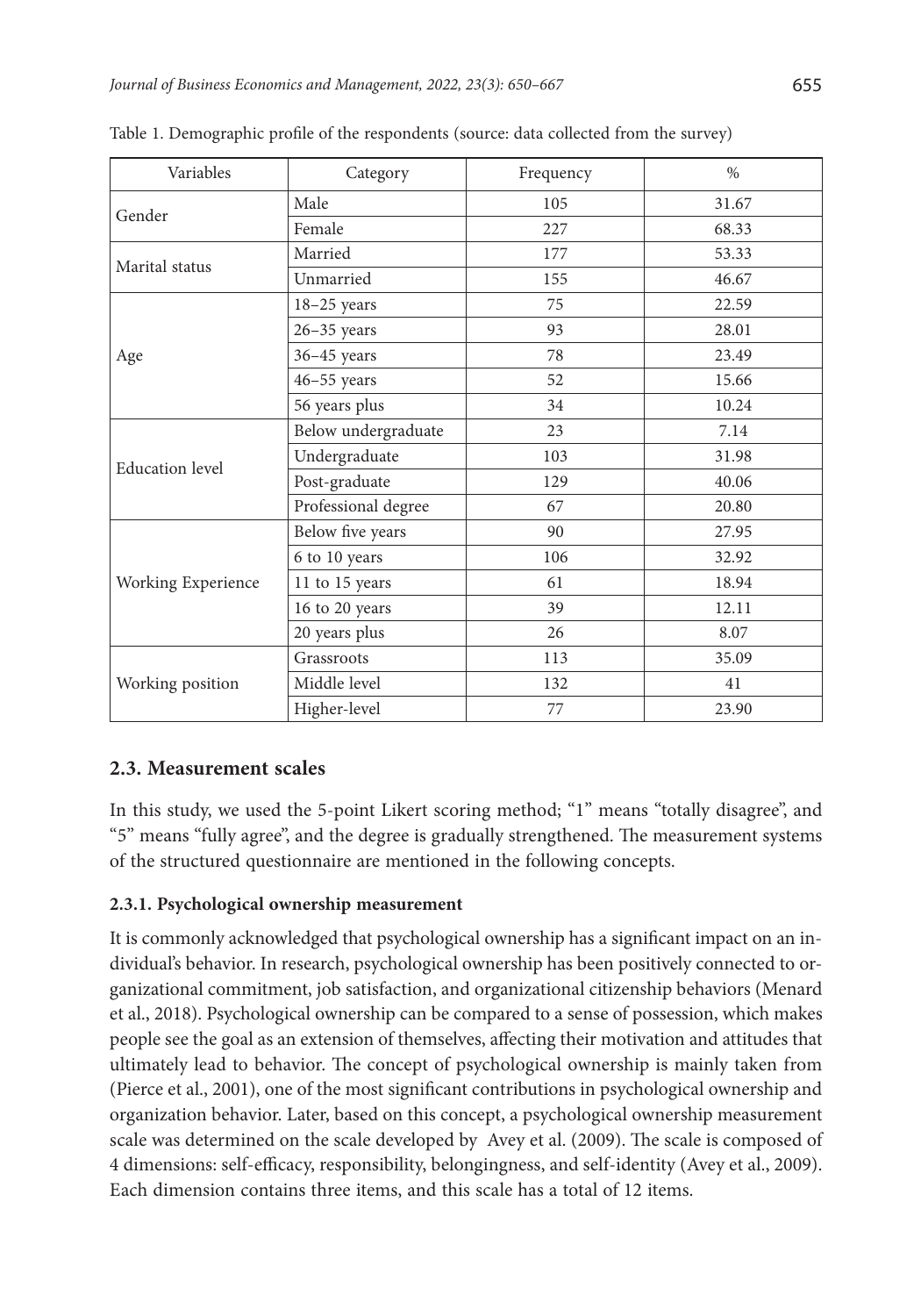## **2.3.2. Social support measurement**

The social support measurement scale uses a scale developed by Zimet et al. (1988), consisting of 3 dimensions: family, friends, and other supports. Another study by Wang et al. (2021) divided other supports into government and non-government support groups. Gigantesco and Giuliani (2011) and Pushkarev et al. (2020) also include twelve items that are divided into three factors by following Zimet et al. (1988). These three divisions are family, friends, and significant other factors. All of the divisions also contain four items to consider the social support issue. Each dimension also has four items, and this scale has a total of 16 items. Whatever, finally, this study considers 12 items for family, friends, and others.

# **2.3.3. Organizational identity measurement**

The organizational identity measurement scale adopts a scale developed by Mael and Ashforth (1992). It is a single dimension scale that contains six items. Lievens et al. (2007) also followed the concept of Mael and Ashforth (1992); however, they use five things instead of six as the power of organizational identity measurement. Finally, Voss et al. (2006) focused on examining the association between corporate performance and identity disagreement by concentrating on personnel's identity beliefs. However, after reviewing the stated studies, this study uses the concept developed by Mael and Ashforth (1992), and finally, we have specified six items to identify the organization's identity.

## **2.3.4. Organizational resilience measurement**

Prayag et al. (2018) identified organizational resilience significantly influences corporate financial performance and economic sustainability. This is a very uprising concept of organizational research Hillmann and Guenther (2021). Whatever, the OR measurement scale is modified from the scale designed by Duchek (2020), Johnson et al. (2015), and Williams et al. (2017). This study directly followed the concept and scale design process from these three studies. The scale is a single dimension scale and contains three items, mainly associated with resources that support the organization's essential functions, such as human resources, materials, and information.

# **2.4. Reliability and validity assessment**

This study analyses the α coefficients of 4 scales. The results show that Cronbach's α values are all greater than 0.8, indicating that all the scales used in this study have good reliability. Additionally, the scales used in this research have good content validity. They were developed based on widely used scales after analysis, evaluation, and improvement with corporate executives, human resources supervisors, and scholars. After the validation, the KMO values of all scales were above 0.6. Bartlett's ball test values were significant ( $P < 0.001$ ), indicating that the scales used in this study are suitable for factor analysis. The cumulative contribution of all scales is more important than 60% except for OI, which indicates that the scale has good structural validity. This study also calculated each variable factor's composite reliability (CR) and mean-variance extraction volume (AVE). The results showed that the CR value was greater than 0.7 and the AVE value was greater than 0.5, indicating that all variables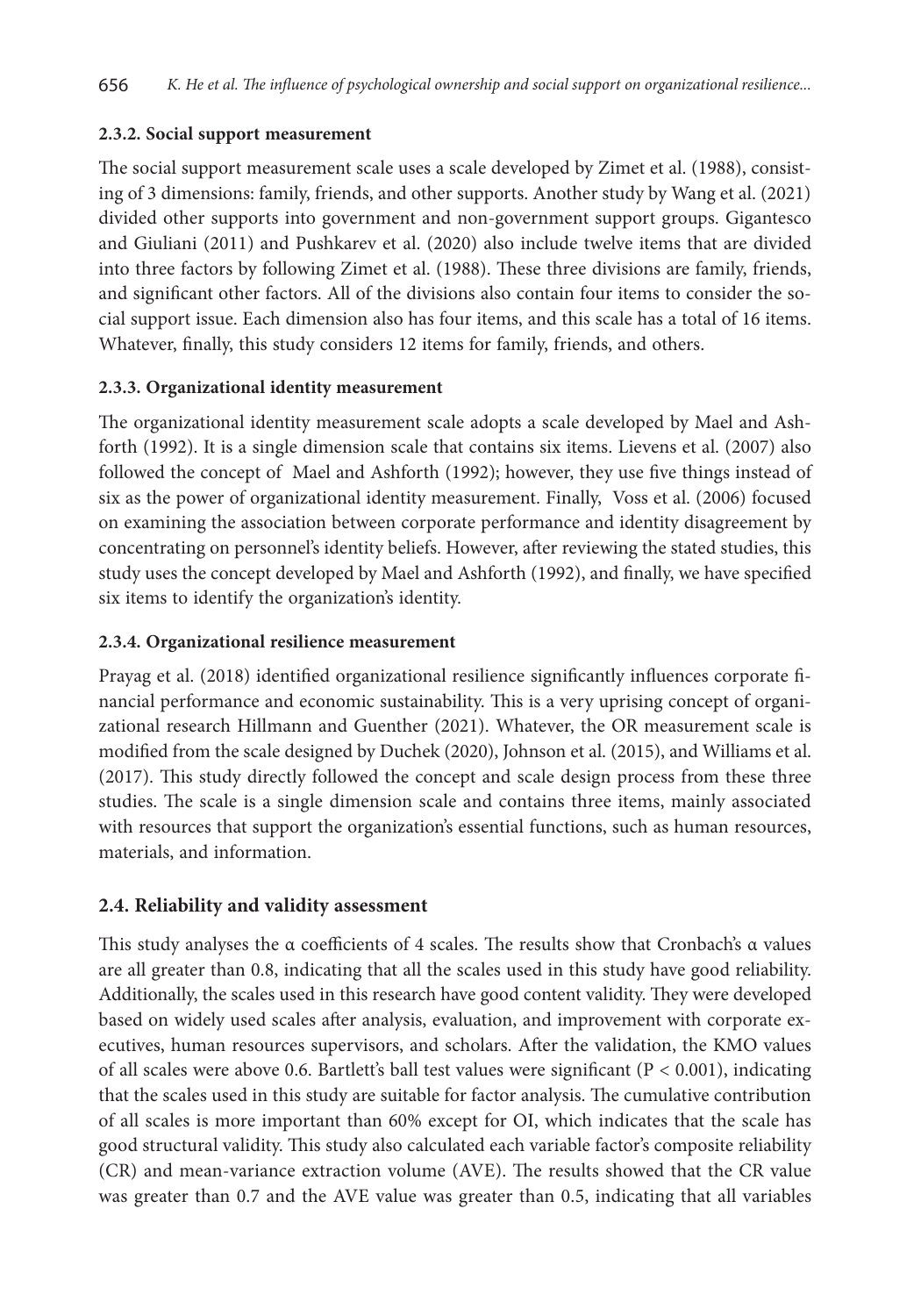had good convergence validity. The square root values of AVE were greater than the Pearson correlation coefficient, indicating that the discriminant validity of all variables was also good (see Table 2 and Table 3).

## **3. Results and analysis**

## **3.1. Model data fit**

This study used the confirmatory factor analysis to verify the discriminant validity. The results showed that four model confirmatory factor analysis ( $\chi^2$  /df = 1.785, NFI = 0.912, IFI =  $0.959$ , CFI =  $0.959$ , RMSEA =  $0.049$ ) was better than single model confirmatory factor analysis ( $\chi^2$  / *df* = 2.589, NFI = 0.873, IFI = 0.918, CFI = 0.917, RMSEA = 0.069), indicating that the variables have good discriminative validity.

## **3.2. Common method variation assessment**

As the employees fill all the scales, the answers may have the common variance issue; hence, this study adopted the *Harman one-factor analysis* (Podsakoff et al., 2003). The results show that the explained variance of the first principal component obtained via unrotated exploratory factor analysis is 31.068% (below 40%), confirming no serious common variance issue in this study. Therefore, the common variance issue has little influence on the reliability of the conclusions.

| Variable  | <b>KMO</b> | CC(%)  | CR    | <b>AVE</b> | CA    | Value     |
|-----------|------------|--------|-------|------------|-------|-----------|
| EOP       | 0.840      | 79.123 | 0.961 | 0.67       | 0.897 | Excellent |
| <b>SS</b> | 0.886      | 80.793 | 0.955 | 0.64       | 0.943 | Excellent |
| ΟI        | 0.849      | 59.507 | 0.898 | 0.59       | 0.863 | Good      |
| OR        | 0.734      | 80.567 | 0.894 | 0.80       | 0.879 | Excellent |

Table 2. Reliability and validity of each measurement scale (source: authors' experiment)

*Note*: KMO – Kaiser-Meyer-Olkin test, CC – Cumulative contribution, CR – Composite Reliability, AVE – Average Variance Extracted, CA – Cronbach's α.

## **3.3. Descriptive statistics and variable correlation analysis**

First of all, the descriptive statistics and correlations of these studies are presented here in Table 3. The mean value of EPO is 2.994, which is higher than the average value of this factor. The mean value of other variables is also showed greater than the average value. For example, SS, OI, and OR mean 3.5559, 3.1381, and 3.9196, respectively. The standard deviation also seems acceptable. In addition to descriptive statistics, this Table 3 also presents the correlation between the variables. The results showed that there is a positive correlation between EPO and OR (coefficient =  $0.206$ ,  $P < 0.01$ ), SS and OR (coefficient =  $0.220$ ,  $P < 0.01$ ), EPO and OI (coefficient =  $0.178$ , P <  $0.01$ ), EPO and SS (coefficient =  $0.470$ , P <  $0.01$ ). There is a positive correlation between SS and OI (coefficient =  $0.186$ ,  $P < 0.01$ ), and between OI and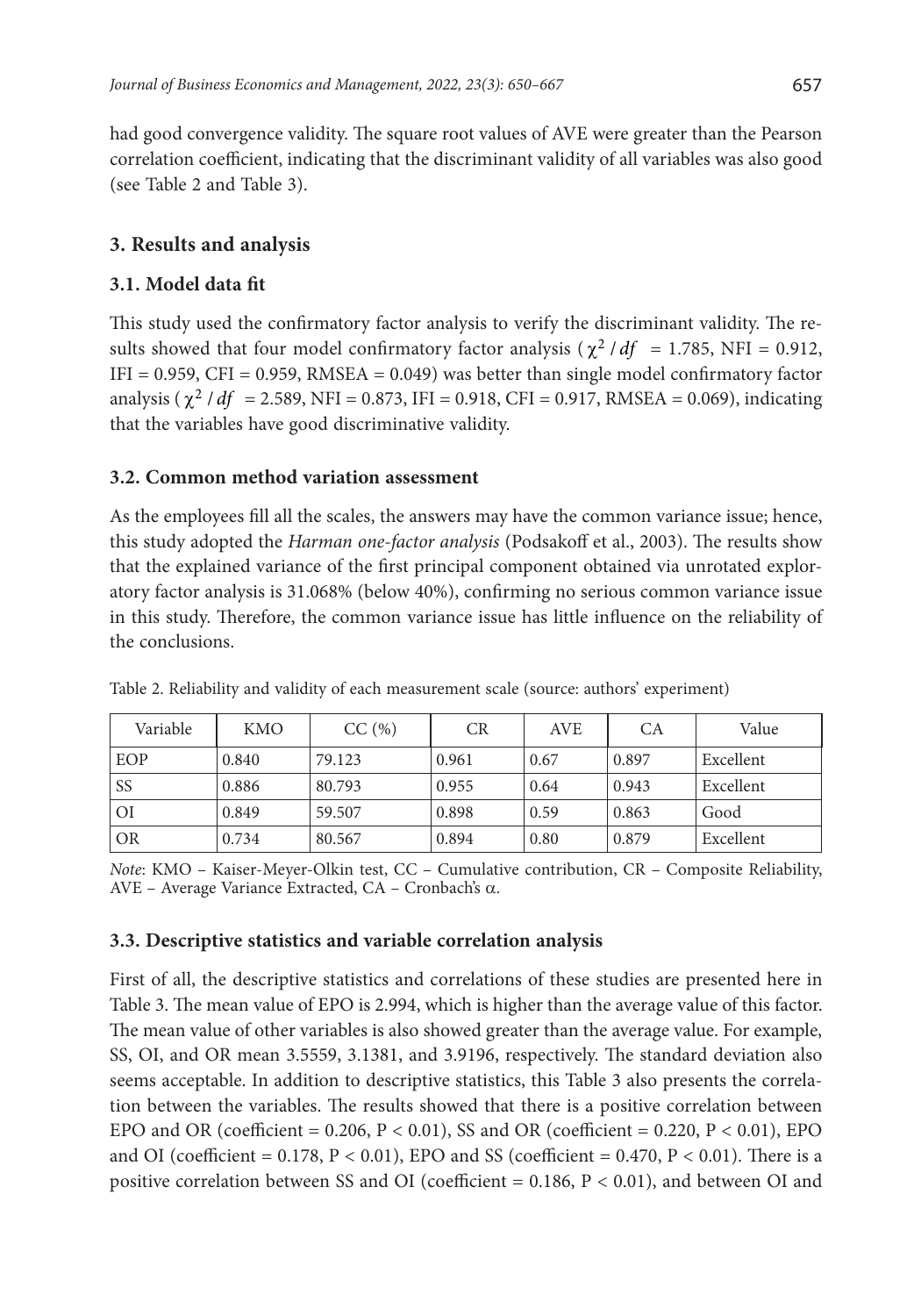OR (coefficient = 0.156, P < 0.01). Therefore, H1 and H2 are verified, and H3 and H4 are preliminarily verified (see Table 3).

| Variables  | Mean Value | Standard Deviation |       | 2         |            | 4                     |
|------------|------------|--------------------|-------|-----------|------------|-----------------------|
| <b>EPO</b> | 2.9937     | 0.32829            | 1.000 | $0.470**$ | $0.178***$ | $0.206***$            |
| SS         | 3.5559     | 0.47150            |       | 1.000     | $0.186$ ** | $0.220$ <sup>**</sup> |
| ΟI         | 3.1381     | 0.49418            |       |           | 1.000      | $0.156***$            |
| OR         | 3.9196     | 0.61390            |       |           |            | 1.000                 |

Table 3. Descriptive statistics and correlation coefficient of main variables (source: authors' experiment)

*Note*: EPO – Employee Psychological Ownership, SS – Social Support, OI – organizational identity, OR – organizational resilience.

\*\*. Is significantly correlated at 0.01 level (bilateral); diagonal bold is the square root value of AVE, others are Pearson correlation coefficient.

# **3.4. Structural model**

In this phase of the experiment, all independent variables are tested to show organizational resilience. This study found that all of the covariates significantly influence organizational resilience. The relationship between organization identity and OR is (coefficient = 0.108,  $P < 0.05$ ), psychological ownership significantly impacts on OR (coefficient = 0.120,  $P < 0.05$ ), SS is significantly correlated with OR (coefficient =  $0.143$ ,  $P < 0.05$ ), while the coefficient is significantly decreased and still significant, indicating that organizational recognition has played a part of mediating role. Therefore, H3 and H4 are assumed to be also validated here (see Table 4).

Table 4. Model coefficient (direct effect) (source: authors' illustration)

| Variable                     | (Dependent Variable) |
|------------------------------|----------------------|
| Independent Variable 1 (EPO) |                      |
| Independent Variable 2 (SS)  |                      |
| Intermediary Variable (OI)   | $0.108*$             |
| Independent Variable 1 (EPO) | $0.120*$             |
| Independent Variable 2 (SS)  | $0.143*$             |
| F                            | $8.621***$           |
| N                            | 332                  |

*Note*: \*\*\* Significant at 0.001 level; \*\* Significant at 0.01 level; \* Significant at 0.05 level.

## **3.5. Analysis of mediation effect**

This study performed the mediation effect (Table 5) was an assessment based on the following steps. The first step shows that the independent variables (EPO and SS) and mediator (OI) must be significantly correlated. The second step shows that the independent variables (EPO and SS) and the dependent variable (OR) must be substantially correlated. In the third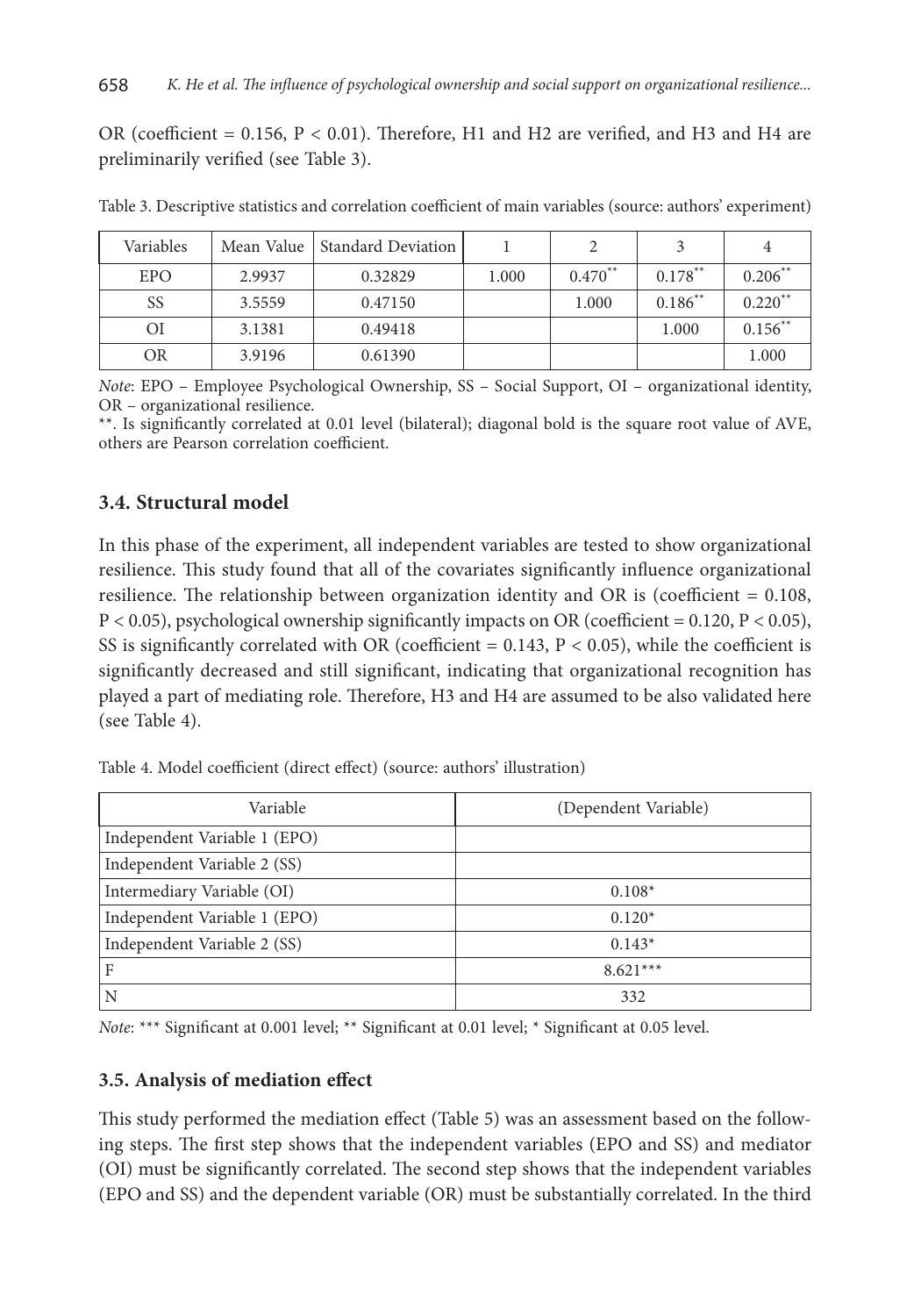step, it shows that after the introduction of the mediator (OI), that should be significantly related to the dependent variable (OR), and the statistical significance between the independent variables (EPO and SS) and the dependent variable (OR) should significantly be reduced or reach to zero. From the test results of the first step experiment, EPO has a significant impact on OI (coefficient =  $0.170$ , P <  $0.01$ ), which means that EPO always supports the employees to think about their organizational identity. Therefore, this study supports investigating the relationship between organizational justice and psychological ownership (Atalay & Özler, 2013; Ozler et al., 2008; Pierce et al., 2001). In addition, there is a significant relationship between EPO and OR that has an incremental validity above that of organizational identification and organizational commitment in forecasting employees' organizational citizenship behaviors and in-role performance (Zhang et al., 2020). In addition, SS has a significant and positive influence on OI. It applies to corporate organizations and has similar effects on organizations' identity (Moazzami & Afrasyabi, 2016). The finding of this study also supports the result of Fuller et al. (2003), McKimmie et al. (2020), and Moonen (2018).

From the current test results in this stage, a significant correlation between EPO and OR supports EPO positively influences organizational ability, accepts changes, and survives in challenging circumstances.

| Variable                     | Intermediary Variable (OI) | Dependent Variable (OR) |
|------------------------------|----------------------------|-------------------------|
| Independent Variable 1 (EPO) | $0.170**$                  | $0.206***$              |
| Independent Variable 2 (SS)  | $0.196**$                  | $0.220***$              |
| Intermediary Variable (OI)   |                            |                         |
| Independent Variable 1 (EPO) |                            |                         |
| Independent Variable 2 (SS)  |                            |                         |
| F                            | $10.744$ <sup>**</sup>     | $14.654***$             |
|                              | $11.864**$                 | $16.739***$             |
| N                            | 332                        | 332                     |

Table 5. Path of mediating effect (source: authors' illustration)

*Note*: \*\*\* Significant at 0.001 level; \*\* Significant at 0.01 level; \* Significant at 0.05 level.

#### **4. Discussion**

The discussion section of this study is presented in three segments. First, the results show that EPO has a direct impact on OR. EPO enables employees to see the organization as part of themselves and raises their awareness. This can encourage employees to put the organization's interests above their interests during the production activities. Employees also invest more energy and resources for the organization's development and generate more beneficial behaviors, including organizational citizenship and innovative behaviors, especially when the organization faces a problematic survival dilemma. In addition, EPO can motivate employees to unite and jointly contribute to the recovery and improvement of OR. Whatever the result of this study is supported by some other studies such as Carlson (2019) and George (2015). George (2015) investigated the positive relationship between psychological ownership, hap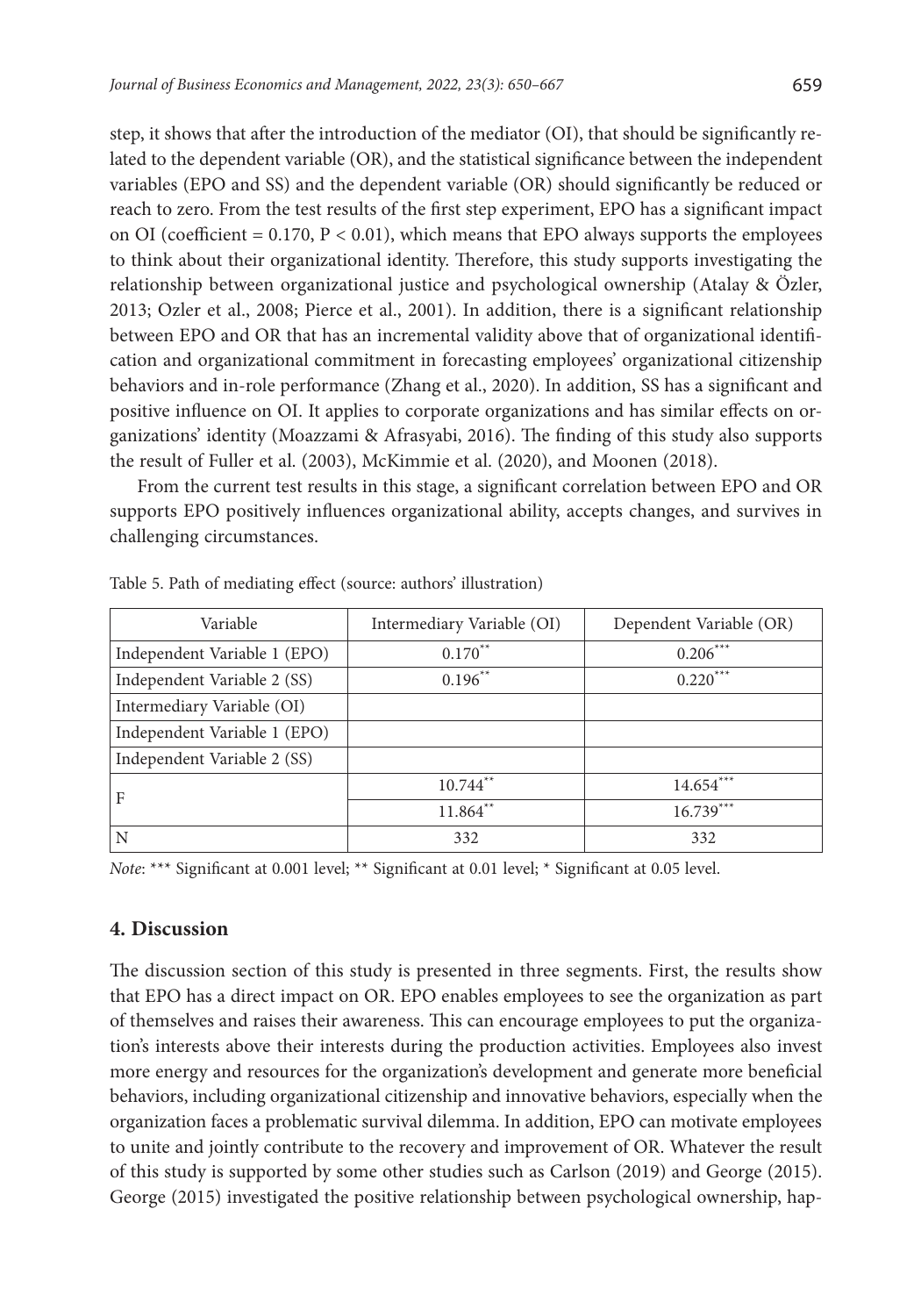piness, and work engagement. However, our results are not supported by Amazue (2014). They found that EPO can't predict organizational behavior; however, resilience significantly predicted work engagement behavior among employees. Secondly, it also shows that SS has a direct impact on OR. Several studies support the result of this study. For example, Li et al. (2021) and Sippel et al. (2015) indicated that social supports positively impact organizational resilience. Sabouripour and Roslan, (2015) also found that social support and optimism are essential predictors of organizational resilience. Mai et al. (2021) investigated different social support factors and found that family and friends are the most important social support factors that impact organizational resilience. In any case, the support of colleagues, a kind of SS, allows employees to feel the care and warmth of the organization and promotes a harmonious atmosphere in the organization. It can also encourage employees to cooperate better, reduce friction, avoid vicious competition among colleagues, and implement mutually beneficial behaviors. In addition, family support and friend support can relieve the pressure at work, restore employees' positive attitudes and emotions, and strengthen their goals and beliefs (Cheung & Sun, 2000; Rousseau & Aubé, 2010; Van Emmerik et al., 2007). Mai et al. (2021) strongly support these findings. In this way, employees will be enthusiastic about their work and conduct beneficial actions for the organization. This devotion to work will ultimately improve the resilience of the organization.

Some other studies have also shown the mediating relationship of organizational resilience (Schierberl Scherr et al., 2021; Shi et al., 2011). Thirdly, the results reveal that OI is an essential internal mechanism for EPO and SS to affect OR. The findings are also supported by Amini et al. (2016), Daneji and Bambale (2019), Moonen (2018). Carlson (2019) also showed the mediating role of organizational stress and found a significant moderating effect of organizational stress. The findings are also supported by Nichodemus (2014), who pointed out that organizational behavior is an influential factor that mediates the relationship between EPO and OR. Some other studies, such as Wang et al. (2021), also indicate that social support is an essential factor affecting the organizational structure. Ozler et al. (2008) also supports the findings of this study. This study demonstrated that EPO significantly impacts different organizational behaviors. Job satisfaction and participative organizational climate may help improve employees' emotions of ownership towards their company. Daneji and Bambale (2019) also discovered a mediating effect of entrepreneurship on EPO and organizational performance. Whatever, OI enables employees to have a sense of belonging and dependence on the organization and psychologically see themselves as members of the organization and their home. Therefore, psychologically, employees feel that they are the organization's owners and are willing to improve their homes. In addition, employees will take more positive actions to promote organizational development and enhance their ability to resist external competition. Similarly, employees will also identify with the organization's culture and atmosphere and be more actively involved through organizational identification. Social support from colleagues, family and friends will also encourage employees to take positive actions to support organizational development, improve crisis management capabilities, and enhance organizational flexibility.

This study will have some managerial implications; firstly, administrative personnel should create a relaxed, fair, and harmonious atmosphere in the company. Thereby, employ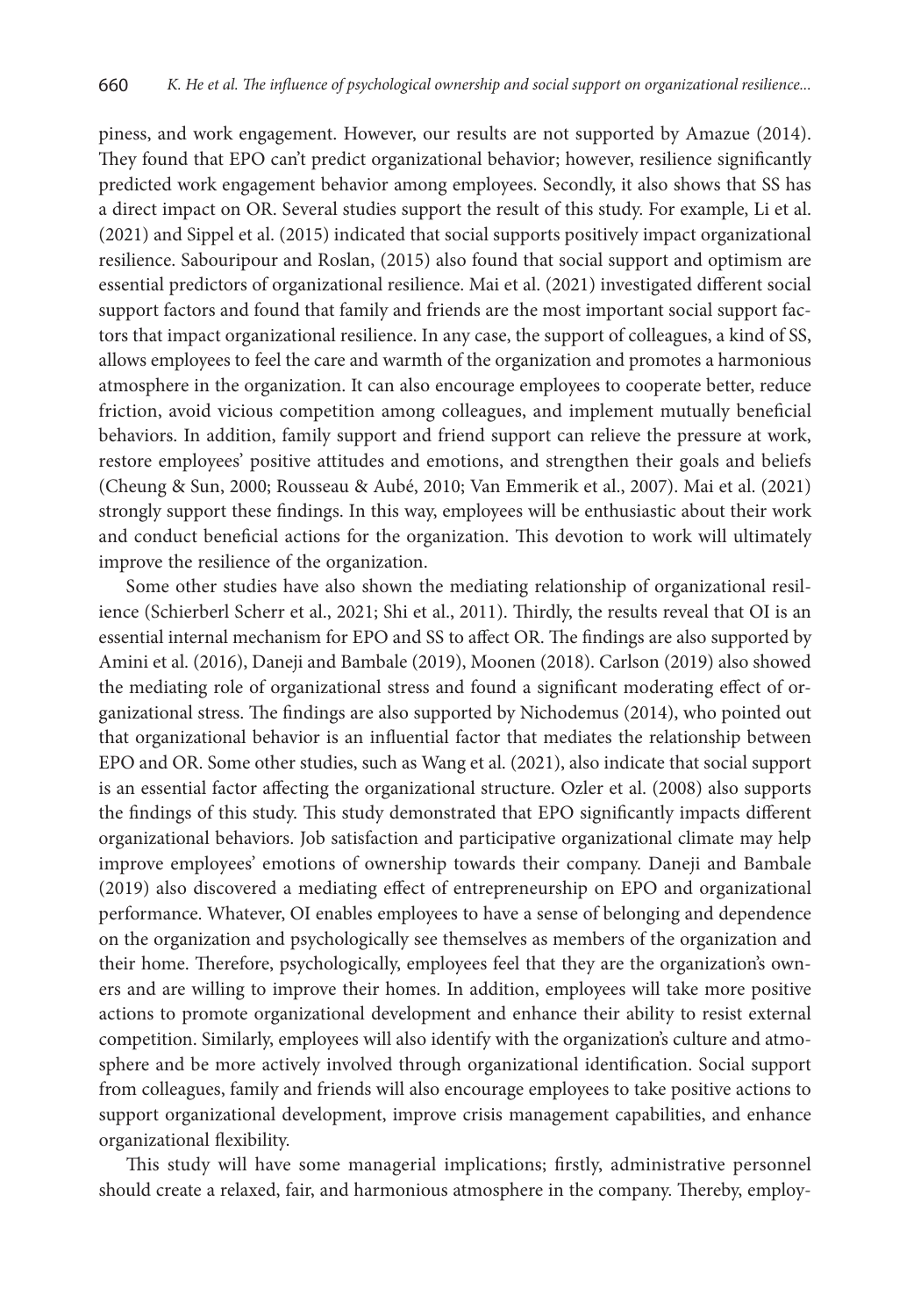ees will honestly treat the company as their home and develop a psychological sense of ownership. After that, employees are willing to work actively and recognize the organizational identification given by the company. They will actively complete their assignments, maintain good relationships with colleagues, and strengthen corporation and unity with colleagues. At the same time, all employees will devote their primary efforts to the company's overall development, implement the behavior of advancing the company, and grow its strength for the upcoming challenges. Employees will also promote the company's positive image to raise public awareness of the company and prevent slandering the company and maintain its image, which improves its capability to respond to external crises.

Secondly, personnel should always care about their employees and actively coordinate various resources to support employees in accomplishing their tasks. Administrative personnel should also consistently set goals and role models to motivate employees to improve work performance. Besides, a system of information sharing, emotional care, and physical support needed to be established within the company to create harmonious interpersonal relationships between employees, enabling them to help each other and work together to achieve its goals. In addition to caring about employees' daily lives, managerial personnel should also pay close attention to their families and help them with difficulties. In this way, with the support of family, relatives, and friends, employees can relieve their worries, focus entirely on their work, enhance corporate cohesion, and ensure survival and thrive.

Thirdly, managerial personnel should cultivate employees' organizational identity, which helps grow employees' sense of belonging to the company. By following this, employees treat the company as their own, obey its rules, and contribute to its development. Some rules must be implemented to achieve the cultivation of employees' organizational identification. These are (1) Companies must treat their employees as their owners, respect their employees, and fulfill their reasonable demands; (2) Companies must treat each employee fairly and give them equal opportunities in their career development; (3) Companies must treat all employees equally when developing policies, grasp the true thoughts of employees, and listen carefully to their views; (4) Companies must treat employees with sincerity, care about their lives, and help solve their problems.

#### **Conclusions**

This research focuses on the OR to help companies overcome crises and challenges and ultimately thrive with new development opportunities. The approaches to improve OR are investigated by building models and assessing hypotheses. Finally, the following conclusions are obtained. Firstly, this research is the first one designed from psychological perception. EPO and SS are utilized as employees' internal driving forces to evaluate the impact of EPO and SS on OR. The results show that EPO and SS have a positive effect on OR, which implies that the key to improving OR lies in the psychological recognition of employees. This conclusion is consistent with the opinions of valuing employees' voices raised by the academic research communities. Secondly, the mechanism of OI is discussed, which helps to understand interactions between EPO, SS, and OR. Based on emotional cognition, this study found that employees' identification with the organization and acting as a mediator are key factors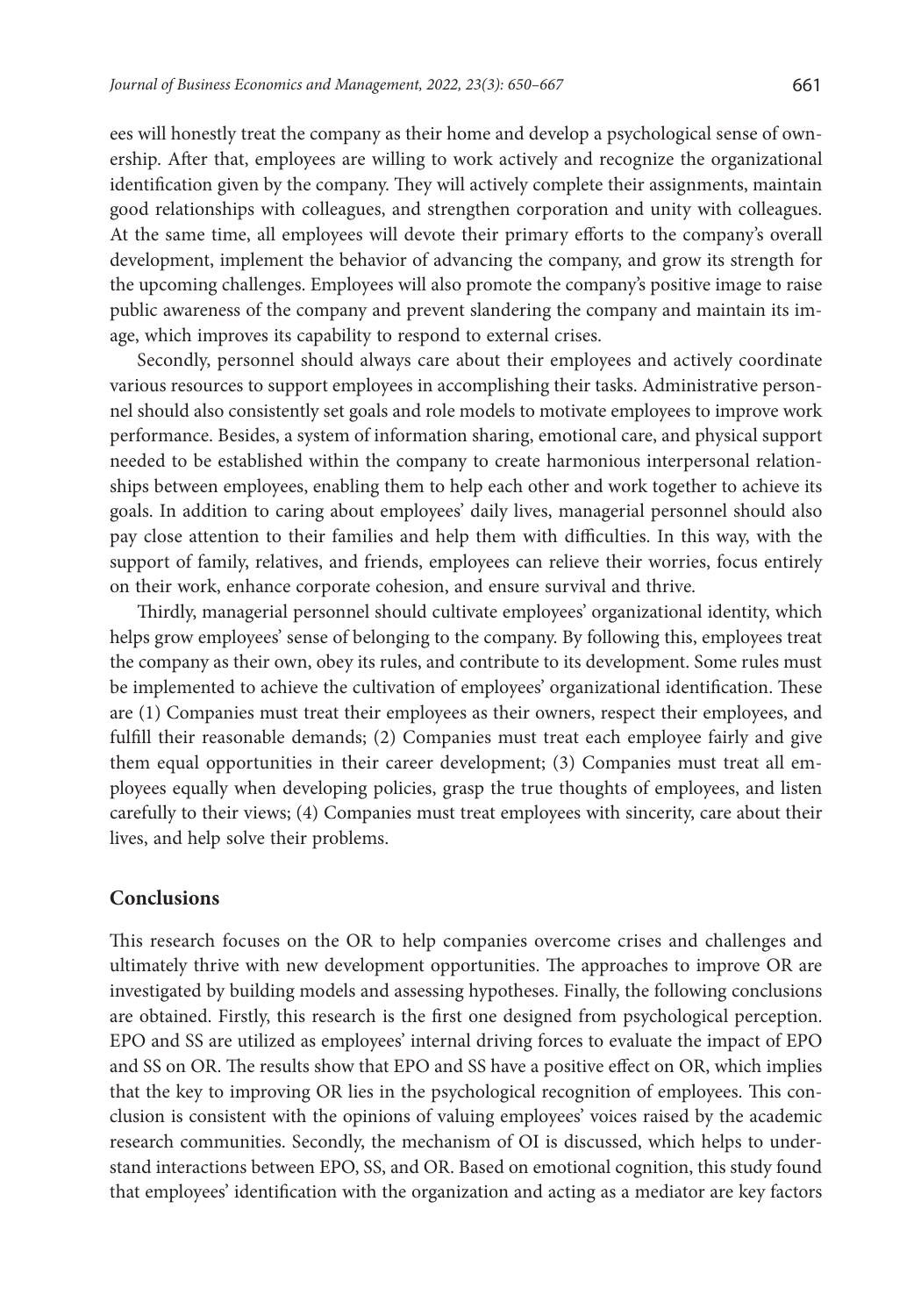in improving OR. The results show that OI has a partial mediation effect on the relationship between EPO, SS, and OR. Thirdly, by integrating the cognitive psychological mechanism and the emotional identification mechanism into one framework for analysis, this study improves the understanding of improving OR, promoting the emotional connection between employees and the organization. Therefore, OI can be further developed to encourage organizational behaviors, which finally improves OR.

This study has several limitations; for example, the study was conducted in China; therefore, it is considered a limitation because the cultural impact is not reflected here. Also, the result may vary according to industry types. Therefore, the result of the high-tech industry may differ from other industries. In addition, there is another limitation of this study is the research area. This study was conducted based on the data of 20 companies from high-tech parks in Shenyang and Dalian. Therefore, we consider this as a limitation because China is one of the biggest high-tech markets; therefore, considering the population, 20 companies from two cities is still a small sample size. However, we still believe the results of this study represent the entire high-tech industry in China.

This study only evaluates one set of cross-sectional data obtained from a survey, and the impact of time on causality and conclusions was not considered. Future studies will utilize longitudinal data to explore further the causal relationship between organizational resilience and EPO and SS. Also, the measurement scales used in this research are modified from established scales. In addition, as the participants themselves filled the questionnaires, it is impossible to avoid the error caused by personal subjective opinions and the influence of common variance on the empirical results. The measurement scales that fit Chinese companies will need to be developed. Besides, to fully understand organizational resilience, the impact of employees' other perceptions, such as employees' thriving at work and self-efficacy on organizational resilience, also needs to be investigated. Also, another significant future direction is to investigate the cultural differences, if any. Comparative studies based on different countries can find the impact of cultural differences. Here, the comparison is suggested with the parallelly developed high-tech markets.

## **Acknowledgements**

The suggestions of the anonymous reviewers are much appreciated.

## **Funding**

There is no funding for this research.

## **Author contributions**

Manuscript planning: He Kui; Manuscript writing: Morhadul Hasan; Data Collection: He Kui; Data Analysis: He Kui & Morshadul Hasan; Data Interpretation: He Kui & Morshadul Hasan; Manuscript editing: Judit Olah.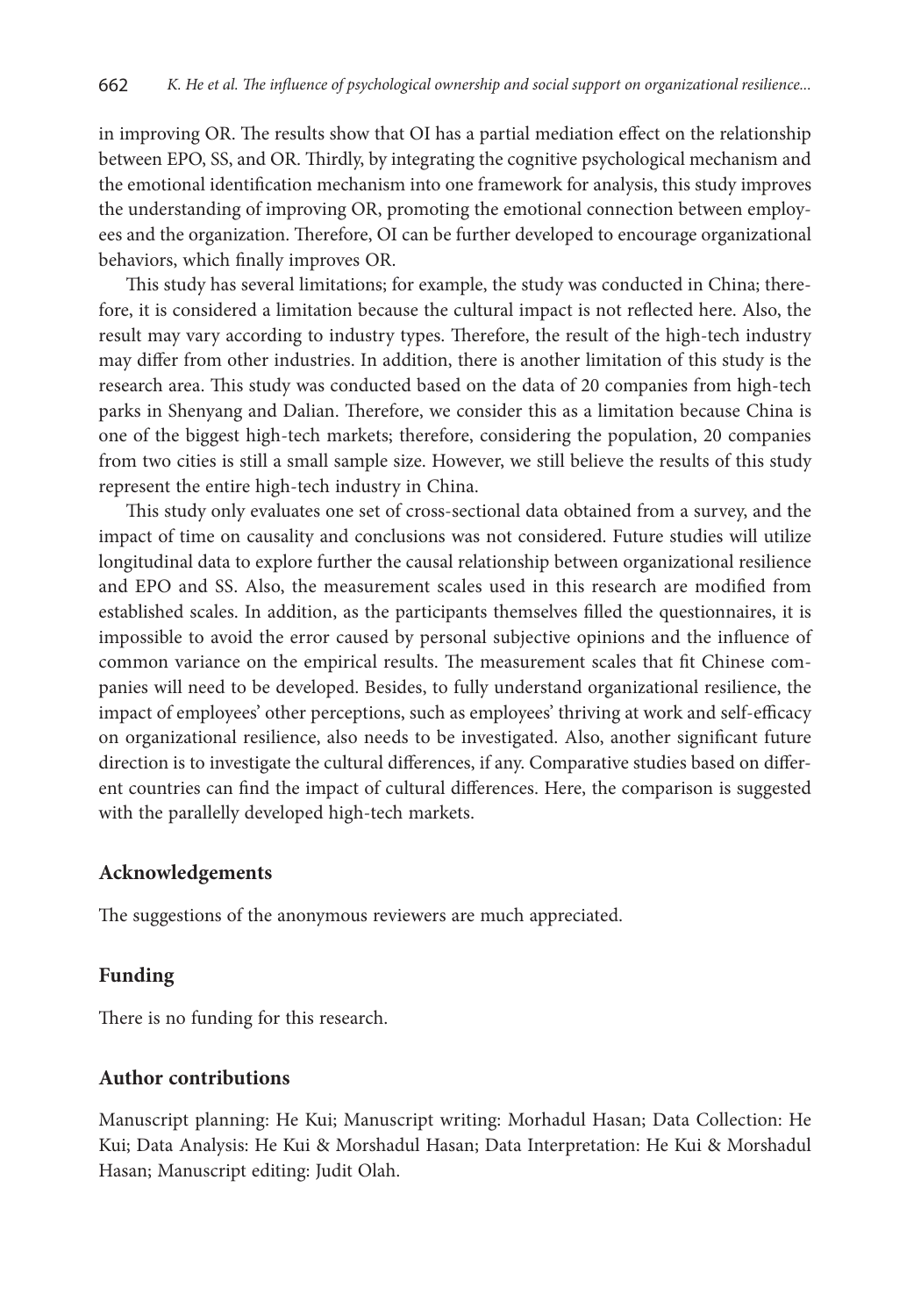## **Disclosure statement**

Authors declare that there is no competing professional, financial, or personal interests from other parties.

## **References**

- Agha, S., Alrubaiee, L., & Jamhour, M. (2012). Effect of core competence on competitive advantage and organizational performance. *International Journal of Business and Management*, *7*(1), 192–204. https://doi.org/10.5539/ijbm.v7n1p192
- Aihui, C., & Yaobin, L. (2014). Research on active behavior of SNS users: Perspectives of integrating commitment, social support, sunk cost and social impact theory. *Nankai Management Review*, *17*(3), 30–39.
- Al-Abbadi, L. H. M. (2018). The impact of high performance human resources practices on in-role and innovative job performance: The mediation role of affective commitment. *Global Journal of Management and Business Research, 18*(4), 53–65.
- Amazue, F. O. U. L. O. (2014). Psychological ownership, hope, resilience and employee work engagement among teachers in selected mission schools. *European Journal of Business and Management*, *6*(10), 98–106.
- Amini, M., Chinaveh, M., & Mostafavi rad, F. (2016). Quality of working life and social support with the mediating role of resiliency. *Management Science Letters*, *6*, 373–380. https://doi.org/10.5267/j.msl.2016.2.006
- Atalay, C. G., & Özler, D. E. (2013). A research to determine the relationship between organizational justice and psychological ownership among non-family employees in a family business. *Procedia – Social and Behavioral Sciences*, *99*, 247–256. https://doi.org/10.1016/j.sbspro.2013.10.492
- Avanzi, L., Fraccaroli, F., Castelli, L., Marcionetti, J., Crescentini, A., Balducci, C., & van Dick, R. (2018). How to mobilize social support against workload and burnout: The role of organizational identification. *Teaching and Teacher Education*, *69*, 154–167. https://doi.org/10.1016/j.tate.2017.10.001
- Avey, J. B., Avolio, B. J., Crossley, C. D., & Luthans, F. (2009). Psychological ownership: Theoretical extensions, measurement and relation to work outcomes. *Journal of Organizational Behavior*, *30*(2), 173–191. https://doi.org/10.1002/job.583
- Bagger, J., & Li, A. (2014). How does supervisory family support influence employees' attitudes and behaviors? A social exchange perspective. *Journal of Management*, *40*(4), 1123–1150. https://doi.org/10.1177/0149206311413922
- Bailing, L., Huimin, X., & Yanhui, L. (2018). The influence of privacy feedback on the behavior intention of mobile commerce users from the perspective of technical characteristics: Mediated by psychological comfort. *Management Review (CN)*, *30*(12), 109–121.
- Carlson, T. (2019). A new lens: Psychological ownership as an element to promoting organizational change. *Electronic Theses and Dissertations*. 3265.
- Chenhui, Z., & Yangyang, Y. (2015). The impact of identity perception on job embeddedness of labor dispatch workers: Based on the perspective of dual emotional commitmen. *Economic Management*, *6*, 66–74.
- Cheung, S. K., & Sun, S. Y. K. (2000). Effects of self-efficacy and social support on the mental health conditions of mutual-aid organization members. *Social Behavior and Personality*, *28*(5), 413–422. https://doi.org/10.2224/sbp.2000.28.5.413
- Daneji, A. M., & Bambale, A. J. (2019). *Mediating effect of intrapreneurship on psychological ownership and teachers' in-role performance.* SSRN. https://doi.org/10.2139/ssrn.3487395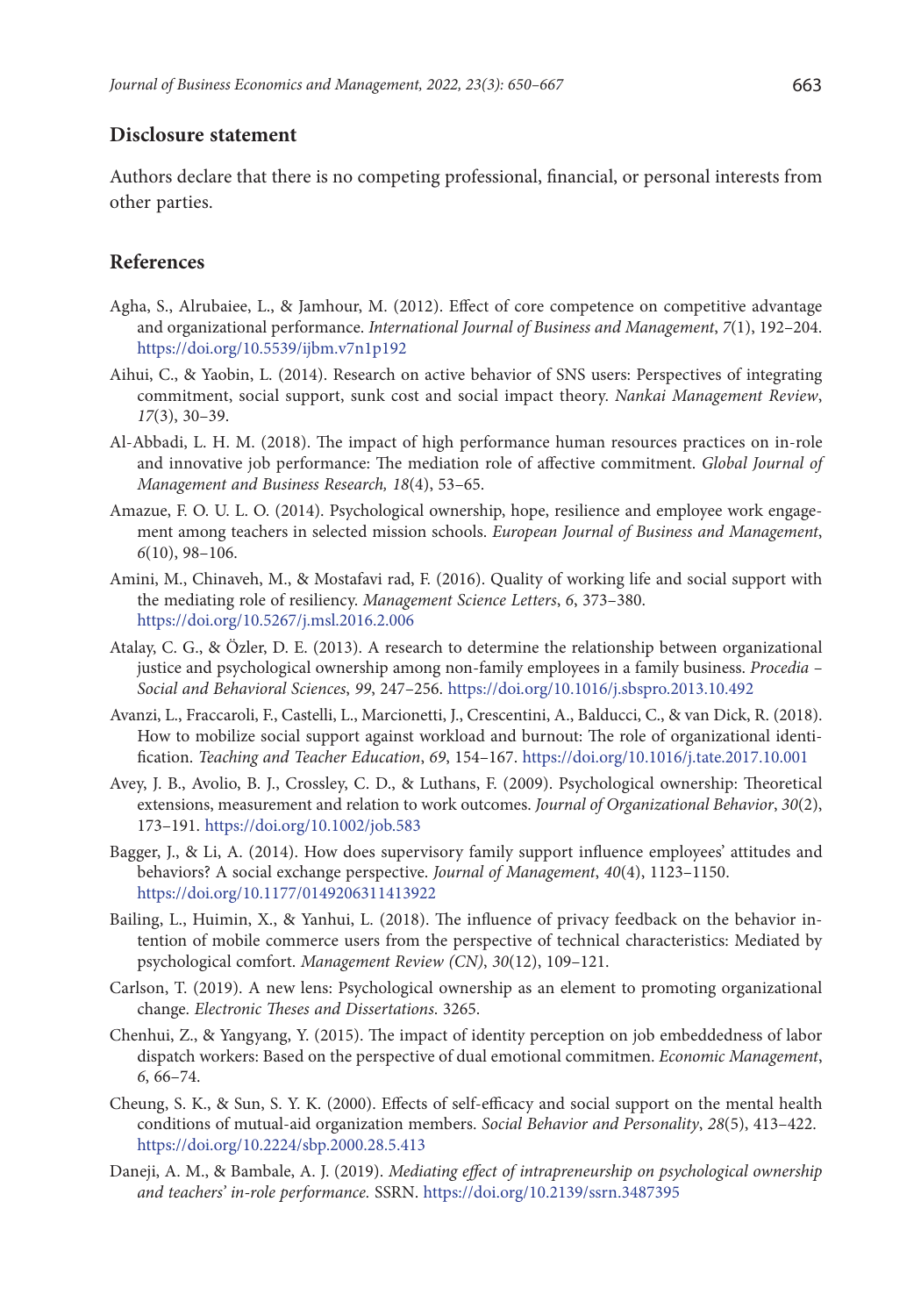- Duchek, S. (2020). Organizational resilience: A capability-based conceptualization. *Business Research*, *13*(1), 215–246. https://doi.org/10.1007/s40685-019-0085-7
- Emerson, R. M. (1976). Social exchange theory. *Annual Review of Sociology*, *2*, 335–362. https://doi.org/10.1146/annurev.so.02.080176.002003
- Fuller, J. B., Barnett, T., Hester, K., & Relyea, C. (2003). A social identity perspective on the relationship between perceived organizational support and organizational commitment. *Journal of Social Psychology*, *143*(6), 789–791. https://doi.org/10.1080/00224540309600432
- George, K. (2015). *The relationship between psychological ownership, work engagement and happiness*. [Magister commercii]. University of Pretoria*.*
- Gigantesco, A., & Giuliani, M. (2011). Quality of life in mental health services with a focus on psychiatric rehabilitation practice. *Ann Ist Super Sanità*, *47*(4), 363–372.
- Guiqing, L., Runtian, J., & Reid, M. (2018). The impact of interpersonal social support on innovation behavior and performance: A comparison of traditional work ethics between China and the United States. *Guizhou Social Sciences*, *6*, 43–49.
- Hao, C. (2012). Psychological ownership, organizational identity and organizational citizenship behavior: An empirical study in the Chinese context. *Industrial Engineering*, *15*(2), 121–127.
- Hasan, M. M., Nekmahmud, M., Yajuan, L., & Patwary, M. A. (2019). Green business value chain: A systematic review. *Sustainable Production and Consumption*, *20*, 326–339. https://doi.org/10.1016/j.spc.2019.08.003
- Hengbo, D., Qianlin, Z., & Chunhong, L. (2019). Research on the influence mechanism of negative workplace gossip on proactive behavior: A moderated mediation model. *Management Review (CN)*, *31*(2), 190–199.
- Hillmann, J., & Guenther, E. (2021). Organizational resilience: A valuable construct for management research? *International Journal of Management Reviews*, *23*(1), 7–44. https://doi.org/10.1111/ijmr.12239
- Johnson, B. J., Goerdel, H. T., Lovrich, N. P., & Pierce, J. C. (2015). Social capital and emergency management planning: A test of community context effects on formal and informal collaboration. *American Review of Public Administration*, *45*(4), 476–493. https://doi.org/10.1177/0275074013504127
- Kaur, N. (2014). Caregiving burden and social support among caregivers of schizophrenic patients. *Delhi Psychiatry Journal*, *17*(2), 337–342.
- Klein, H. J., Molloy, J. C., & Brinsfield, C. T. (2012). Reconceptualizing workplace commitment to redress a stretched construct: Revisiting assumptions and removing confounds. *Academy of Management Review*, *37*(1), 130–151.
- Kurtessis, J. N., Eisenberger, R., Ford, M. T., Buffardi, L. C., Stewart, K. A., & Adis, C. S. (2017). Perceived organizational support: A meta-analytic evaluation of organizational support theory. *Journal of Management*, *43*(6), 1854–1884. https://doi.org/10.1177/0149206315575554
- Li, F., Luo, S., Mu, W., Li, Y., Ye, L., Zheng, X., Xu, B., Ding, Y., Ling, P., Zhou, M., & Chen, X. (2021). Effects of sources of social support and resilience on the mental health of different age groups during the COVID-19 pandemic. *BMC Psychiatry*, *21*(1), 1–14. https://doi.org/10.1186/s12888-020-03012-1
- Lievens, F., Van Hoye, G., & Anseel, F. (2007). Organizational identity and employer image: Towards a unifying framework. *British Journal of Management*, *18*(Suppl. 1), S45–S59. https://doi.org/10.1111/j.1467-8551.2007.00525.x
- Ling, Z., & Zhihua, L. (2017). Research on the self-efficacy and innovation performance of new generation employees based on the mediating model of organizational justice adjustment. *Journal of Management (CN)*, *14*(8), 1162–1171.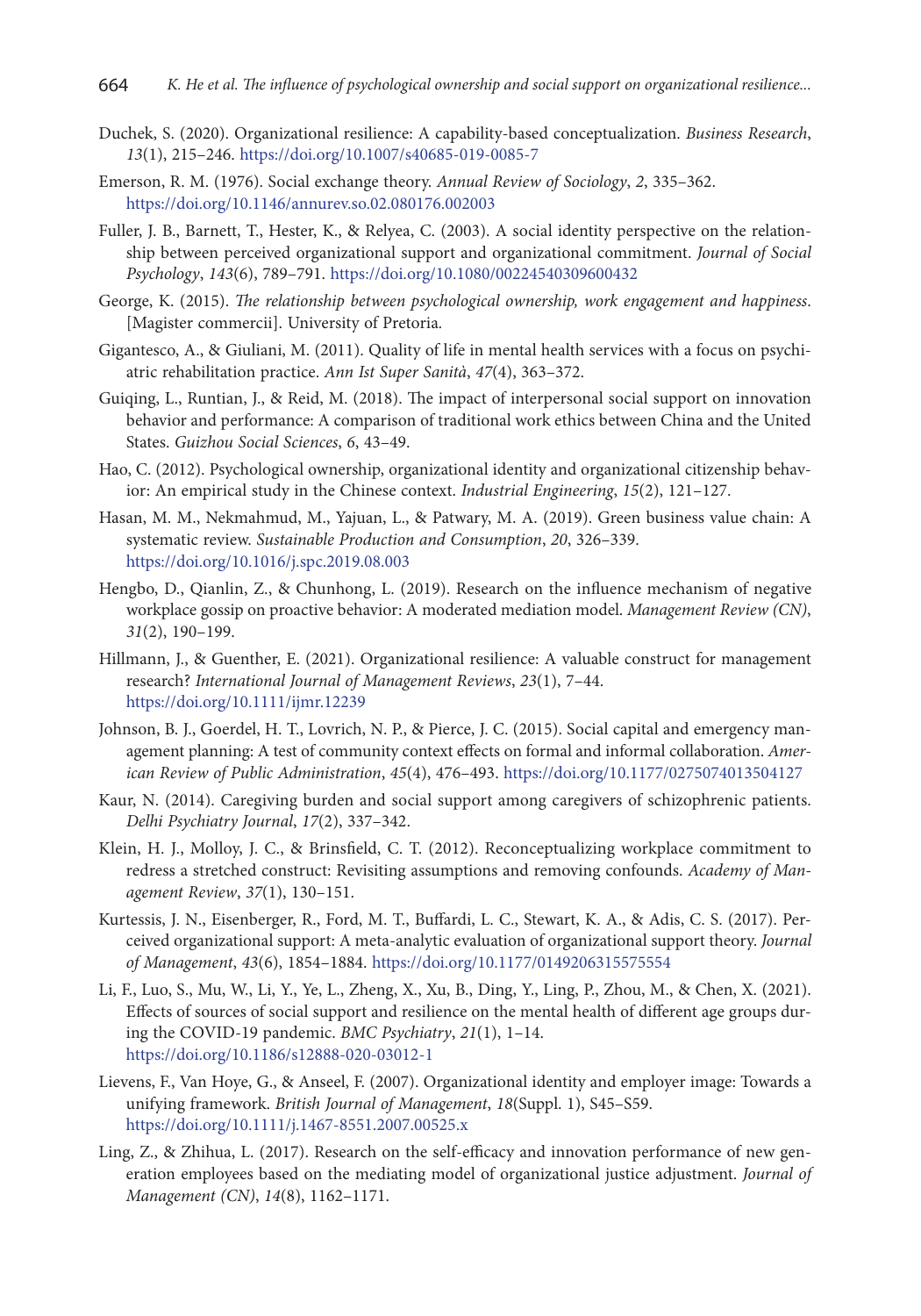- Mael, F., & Ashforth, B. E. (1992). Alumni and their alma mater: A partial test of the reformulated model of organizational identification. *Journal of Organizational Behavior*, *13*, 103–123. https://doi.org/10.1002/job.4030130202
- Mai, Y., Wu, Y. J., & Huang, Y. (2021). What type of social support is important for student resilience during COVID-19? A latent profile analysis. *Frontiers in Psychology*, *12*, 1–11. https://doi.org/10.3389/fpsyg.2021.646145
- McKimmie, B. M., Butler, T., Chan, E., Rogers, A., & Jimmieson, N. L. (2020). Reducing stress: Social support and group identification. *Group Processes and Intergroup Relations*, *23*(2), 241–261. https://doi.org/10.1177/1368430218818733
- Menard, A. P., Warkentin, M., & Lowry, P. B. (2018). The impact of collectivism and psychological ownership on protection motivation: A cross-cultural examination. *Computers* & *Security*, *75*, 147–166. https://doi.org/10.1016/j.cose.2018.01.020
- Moazzami, J., & Afrasyabi, R. (2016). The relationship between social support and corporate identity in secondary schools. *Mediterranean Journal of Social Sciences*, *7*(5), 74–79. https://doi.org/10.5901/mjss.2016.v7n5s1p74
- Moonen, M. (2018). *The relationship between social identity, social support, and employee engagement: The mediating role of self-efficacy and moderating role of job responsibility* [Master thesis]. Tilburg University.
- Nekmahmud, M., & Fekete-Farkas, M. (2020). Why not green marketing? Determinates of consumers' intention to green purchase decision in a new developing nation. *Sustainability*, *12*(19), 1–31. https://doi.org/10.3390/su12197880
- Nekmahmud, M., Rahman, S., Sobhani, F. A., Olejniczak-Szuster, K., & Fekete-Farkas, M. (2020). A systematic literature review on development of green supply chain management. *Polish Journal of Management Studies*, *22*(1), 351–370. https://doi.org/10.17512/pjms.2020.22.1.23
- Nichodemus, O. (2012). *Psychological ownership and organizational trust as predictors of organizational citizenship behaviour among bank workers*. University of Nigeria. https://doi.org/10.7873/date.2014.001
- Ouedraogo, A., & Boyer, M. (2012). Firm governance and organizational resiliency in a crisis context: A case study of a small research-based venture enterprise. *International Business Research*, *5*(12), 202–211. https://doi.org/10.5539/ibr.v5n12p202
- Ozler, H., Yilmaz, A., & Ozler, D. (2008). Psychological ownership: An empirical study on its antecedents and impacts upon organizational behaviors. *Problems and Perspectives in Management*, *6*(3), 38–47.
- Pepple, D. G., & Davies, E. M. M. (2019). Co-worker social support and organisational identification: does ethnic self-identification matter? *Journal of Managerial Psychology*, *34*(8), 573–586. https://doi.org/10.1108/JMP-04-2019-0232
- Pierce, J. L., Kostova, T., & Dirks, K. T. (2001). Toward a theory of psychological ownership in organizations. *Academy of Management Review*, *26*(2), 298–310. https://doi.org/10.5465/AMR.2001.4378028
- Podsakoff, P. M., Mackenzie, S. B., Lee, J.-Y., & Podsakoff, N. P. (2003). Common method biases in behavioral research: A critical review of the literature and recommended remedies. *Journal of Applied Psychology*, *88*(5), 879–903. https://doi.org/10.1037/0021-9010.88.5.879
- Prayag, G., Chowdhury, M., Spector, S., & Orchiston, C. (2018). Organizational resilience and financial performance. *Annals of Tourism Research*, *73*, 193–196. https://doi.org/10.1016/j.annals.2018.06.006
- Pushkarev, G. S., Zimet, G. D., Kuznetsov, V. A., & Yaroslavskaya, E. I. (2020). The Multidimensional Scale of Perceived Social Support (MSPSS): Reliability and validity of Russian version. *Clinical Gerontologist*, *43*(3), 331–339. https://doi.org/10.1080/07317115.2018.1558325
- Rhoades, L., & Eisenberger, R. (2002). Perceived organizational support: A review of the literature. *Journal of Applied Psychology*, *87*(4), 698–714. https://doi.org/10.1037/0021-9010.87.4.698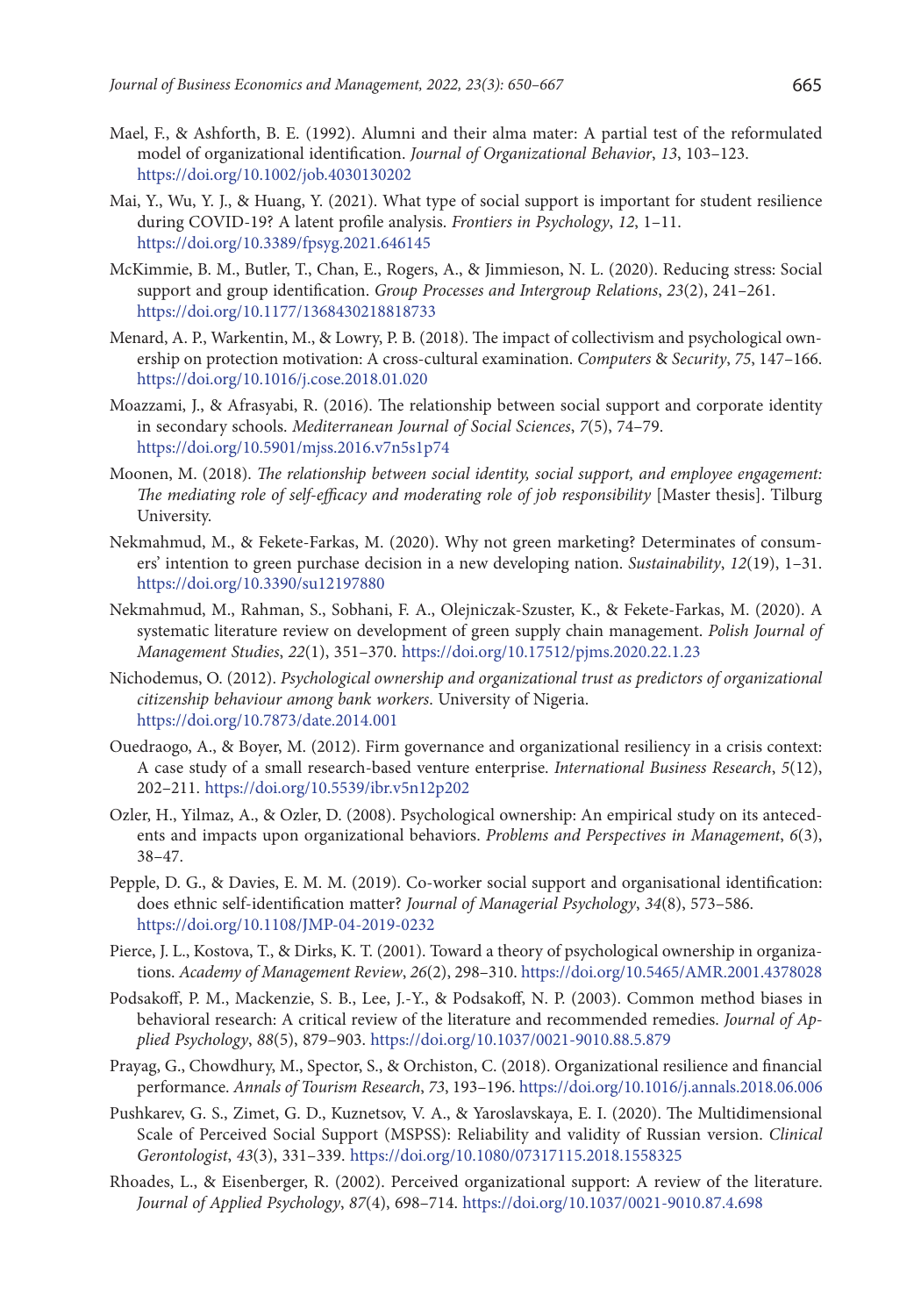- Rousseau, V., & Aubé, C. (2010). Social support at work and affective commitment to the organization: The moderating effect of job resource adequacy and ambient conditions. *Journal of Social Psychology*, *150*(4), 321–340. https://doi.org/10.1080/00224540903365380
- Sabouripour, F., & Roslan, S. B. (2015). Resilience, optimism and social support among international students. *Asian Social Science*, *11*(15), 159–170. https://doi.org/10.5539/ass.v11n15p159
- Schierberl Scherr, A. E., Ayotte, B. J., & Kellogg, M. B. (2021). Moderating roles of resilience and social support on psychiatric and practice outcomes in nurses working during the COVID-19 pandemic. *SAGE Open Nursing*, *7*, 1–10. https://doi.org/10.1177/23779608211024213
- Shi, W., Zhang, S., & Hu, Q. (2011). Resilience and social support as moderators of work stress of young teachers in engineering college. *Procedia Engineering*, *24*, 856–860. https://doi.org/10.1016/j.proeng.2011.12.415
- Sippel, L. M., Pietrzak, R. H., Charney, D. S., Mayes, L. C., & Southwick, S. M. (2015). How does social support enhance resilience in the trauma-exposed individual? *Ecology and Society*, *20*(4), 10. https://doi.org/10.5751/ES-07832-200410
- Taylor, S. E. (2011). Social support: A review. In H. S. Friedman (Ed.), *The Oxford handbook of health psychology* (pp. 189–214). Oxford University Press. https://doi.org/10.1093/oxfordhb/9780195342819.013.0009
- Van Emmerik, I. J. H., Euwema, M. C., & Bakker, A. B. (2007). Threats of workplace violence and the buffering effect of social support. *Group and Organization Management*, *32*(2), 152–175. https://doi.org/10.1177/1059601106286784
- Voss, Z. G., Cable, D. M., & Voss, G. B. (2006). Organizational identity and firm performance: What happens when leaders disagree about "who we are"? *Organization Science*, *17*(6), 741–755. https://doi.org/10.1287/orsc.1060.0218
- Wang, C., Zhang, B., Oláh, J., & Hasan, M. (2021). Factors influencing the quality of life of empty nesters: Empirical evidence from Southwest China. *Sustainability*, *13*(5), 1–15. https://doi.org/10.3390/su13052662
- Williams, T. A., Gruber, D. A., Sutcliffe, K. M., Shepherd, D. A., & Zhao, E. Y. (2017). Organizational response to adversity: Fusing crisis management and resilience research streams. *Academy of Management Annals*, *11*(2), 733–769. https://doi.org/10.5465/annals.2015.0134
- Xinxin, Y., Qinxue, L., & Zongkui, Z. (2017). The influence of College Students' online social support on network altruistic behavior: the role of gratitude and social identity. *Psychological Development and Education*, *33*(2), 183–190.
- Xueling, F., Qiqi, W., & Jun, L. (2018). Research on the chain mechanism of organizational territorial climate inhibiting the emergence of organizational directed citizenship behavior. *Journal of Management*, *15*(5), 669–677.
- Yi, L., & Hui, W. (2016). Empowerment leadership behavior and organizational citizenship behavior: the role of employees' leadership identity and organizational psychological ownership. *Psychological Science*, *39*(5), 1229–1235.
- Yu, Z., & Xiaofei, W. (2014). Research on Organizational Resilience from the perspective of strategic human resource management. *Management Review (CN)*, *26*(12), 78–90.
- Yuhe, Z., Xiaolang, L., Hongchun, W., & Biaobin, Y. (2014). The influence of perceived organizational support on organizational commitment and counterproductive behavior: A study based on multiple employment situations. *Soft Science*, *28*(11), 94–97.
- Yumin, L., & Guangping, L. (2016). The effect of perceived organizational support on the turnover intention of dispatched employees: a moderated mediating effect. *Management Review (CN)*, *28*(10), 193–201.